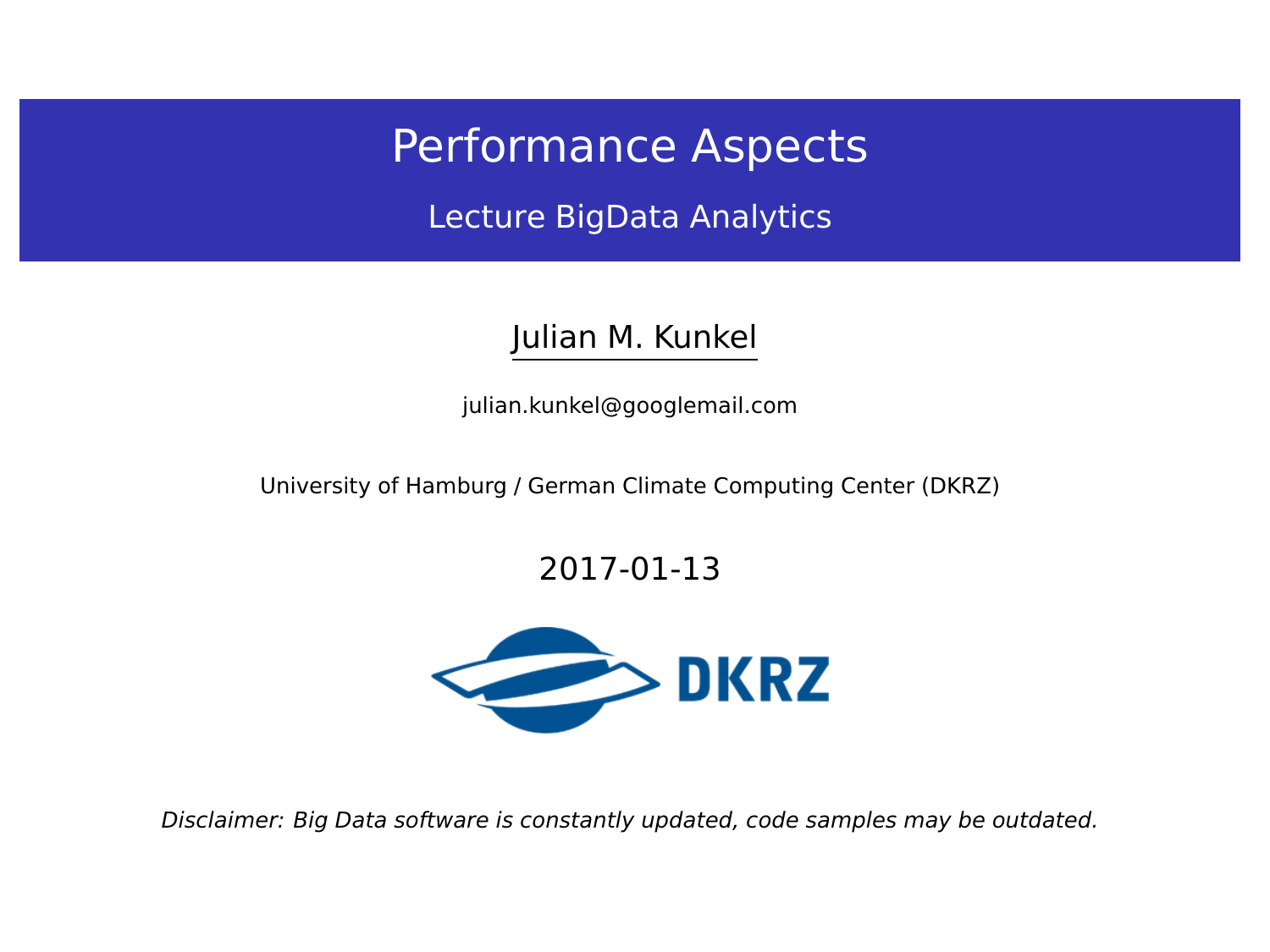| Overview | Hardware | Assessing Performance | Benchmarks | Summary |
|----------|----------|-----------------------|------------|---------|
| 000      | 0000     | OΟ                    | 00000      |         |
| Outline  |          |                       |            |         |

## [Hardware](#page-5-0)

- [Assessing Performance](#page-10-0)
- [Benchmarks](#page-13-0)
- [Summary](#page-19-0)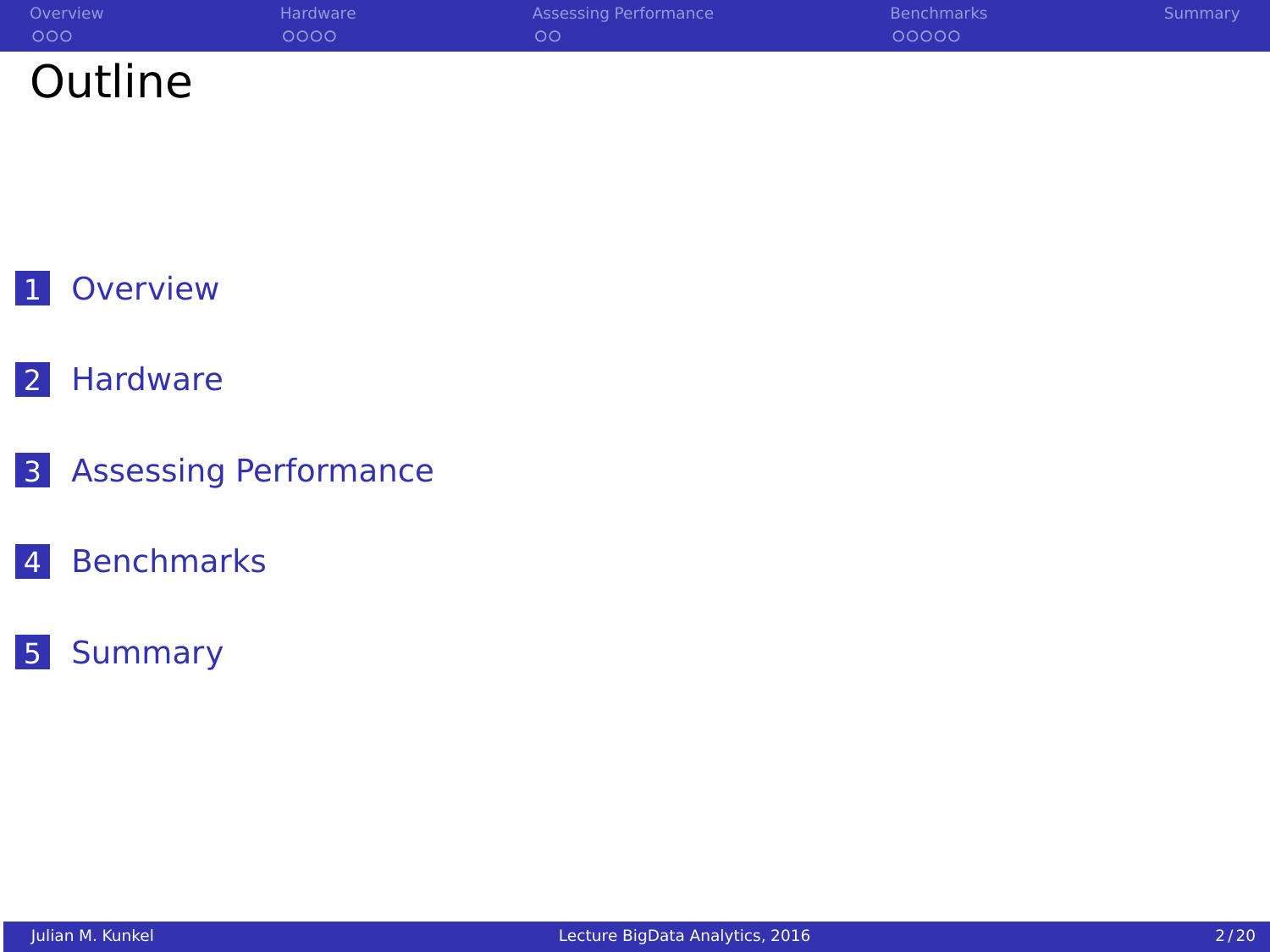<span id="page-2-0"></span>

| Overview     | Hardware | Assessing Performance | <b>Benchmarks</b> | Summary |
|--------------|----------|-----------------------|-------------------|---------|
| $\bullet$ 00 | 0000     | $\circ$               | 00000             |         |
| Goals        |          |                       |                   |         |

#### Goal (user perspective): minimal time to solution

- Solution  $=$  workflow from data ingestion, programming to analysis results
- **Programmer/User productivity is important**
- Goal (system perspective): cheap total cost of ownership
	- Simple deployment and easy management
	- Cheap hardware
	- Good utilization of (hardware) resources means less hardware
- $\Rightarrow$  In this lecture, we focus on the processing of a workflow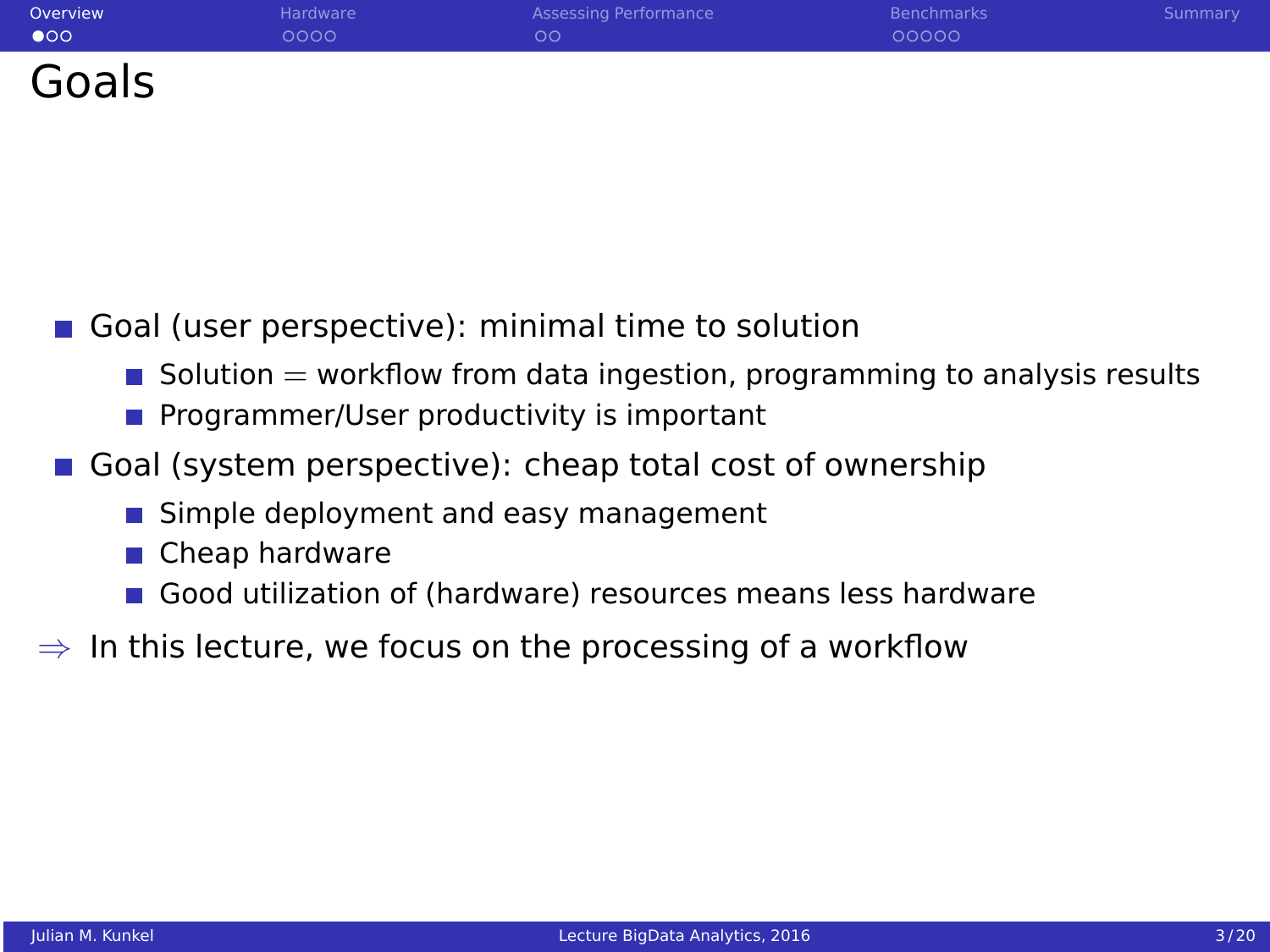- <sup>1</sup> Ingesting data into our big data environment
- **Processing** the workflow with (multiple) Hive/Pig/... queries
	- $\blacksquare$  Most important factor for the productivity of data scientists
	- Low runtime is crucial for repeated analysis and interactive exploration
	- Multiple steps/different tools can be involved in a complex workflow. **We consider only the execution of one job with any tool**

<sup>3</sup> Post-processing of output with (external) tools to produce insight

- Strategy: big data workflow data transfer local analysis
- Best: return a final product from the big data workflow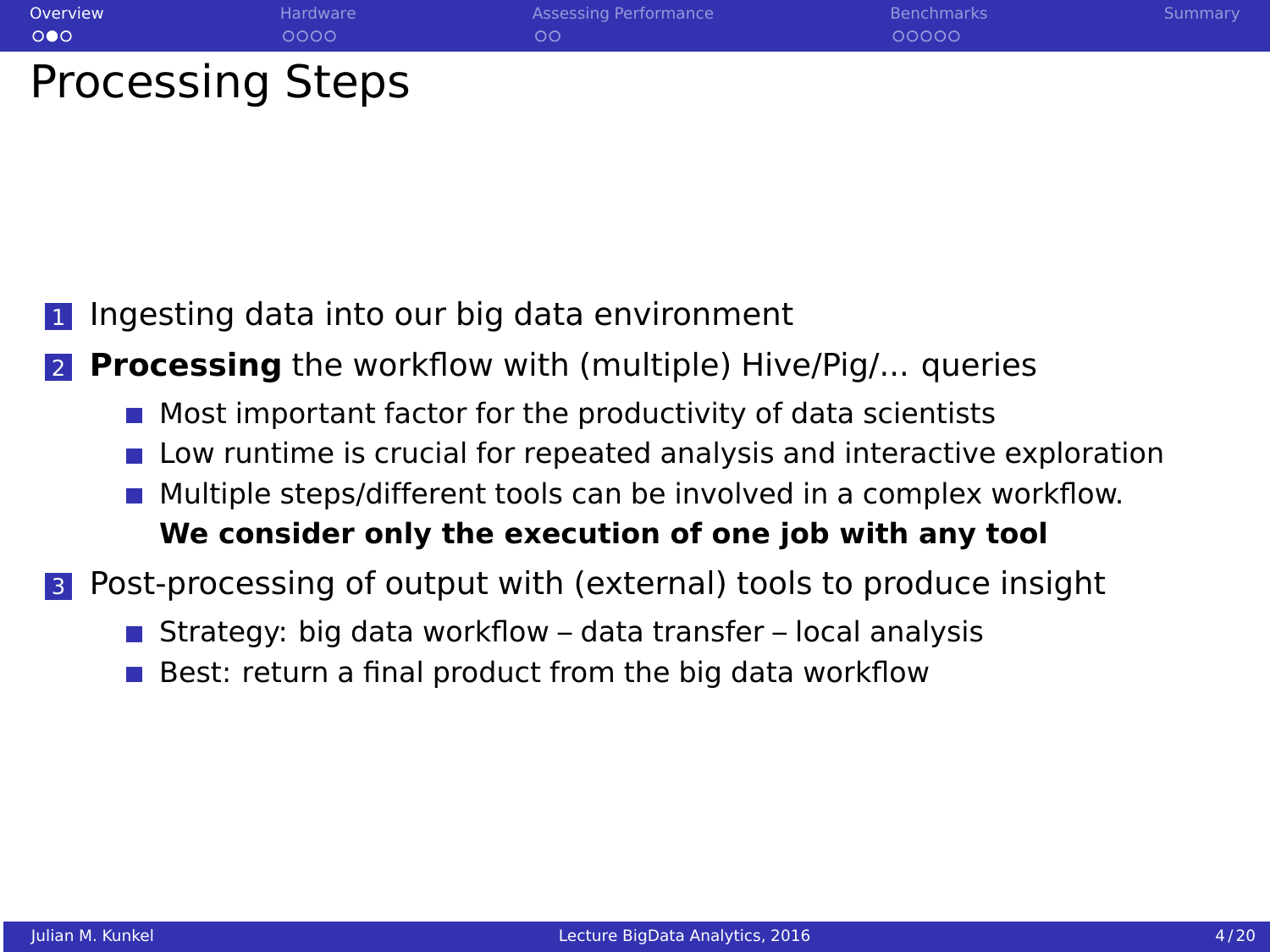

# Performance Factors Influencing Processing Time

#### Startup phase

- Distribution of necessary files/scripts
- Allocating resources/containers
- Starting the scripts and loading dependencies
- Usually fixed costs (in the order of seconds)
- **Job execution**: computing the product
	- Costs for computation and necessary communication & I/O depend on
		- $\blacksquare$  lob complexity
		- Software architecture of the big data solution
		- Hardware performance and cluster architecture
- Cleanup phase
	- Teardown containers, free resources
	- Usually fixed costs (in the order of seconds)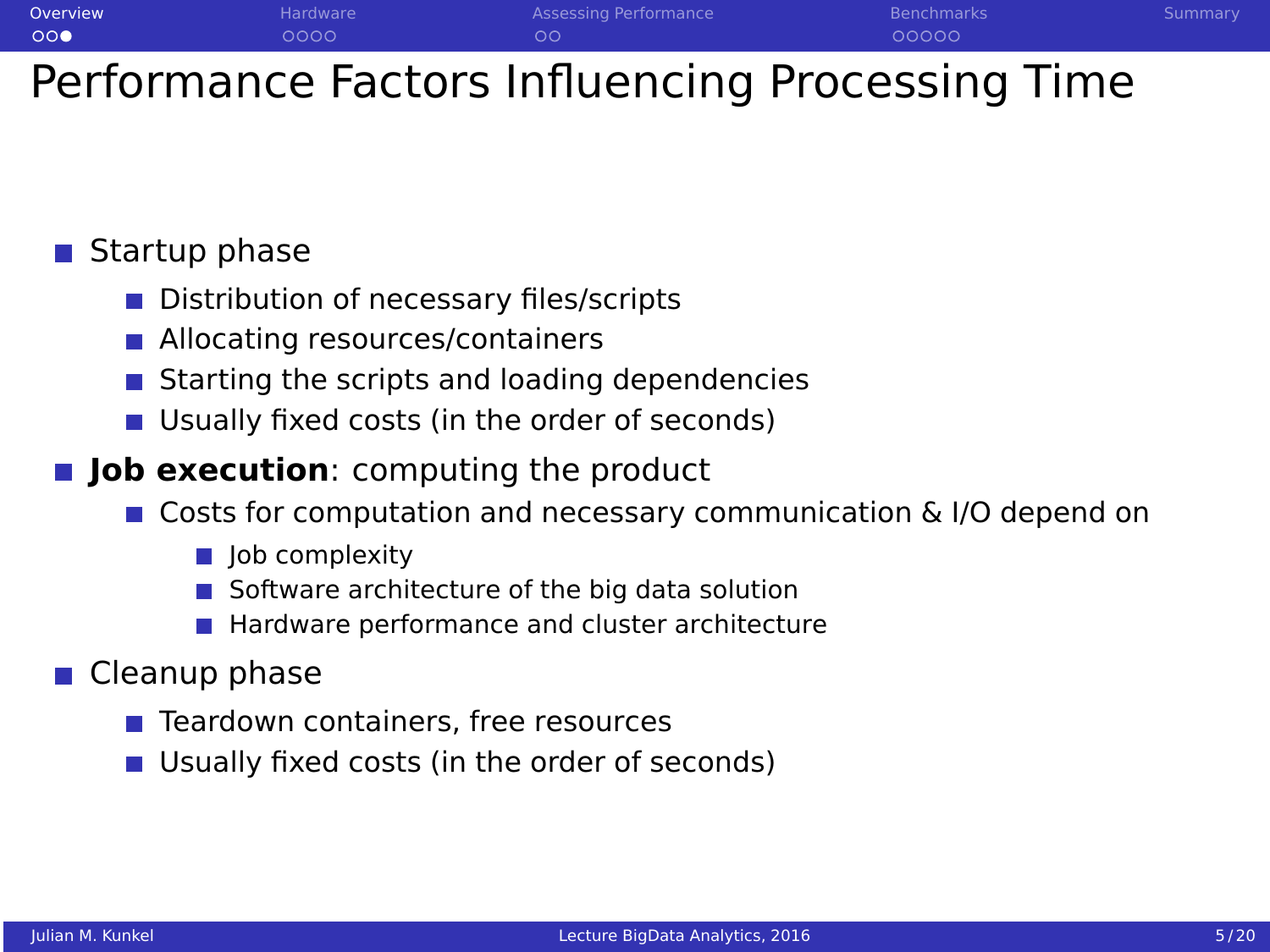<span id="page-5-0"></span>

| Overview | Hardware <sup>'</sup> | Assessing Performance | <b>Benchmarks</b> | Summary |
|----------|-----------------------|-----------------------|-------------------|---------|
| 000      | 0000                  | ററ                    | 00000             |         |

## [Hardware](#page-5-0)

- [Assessing Performance](#page-10-0)
- [Benchmarks](#page-13-0)

#### [Summary](#page-19-0)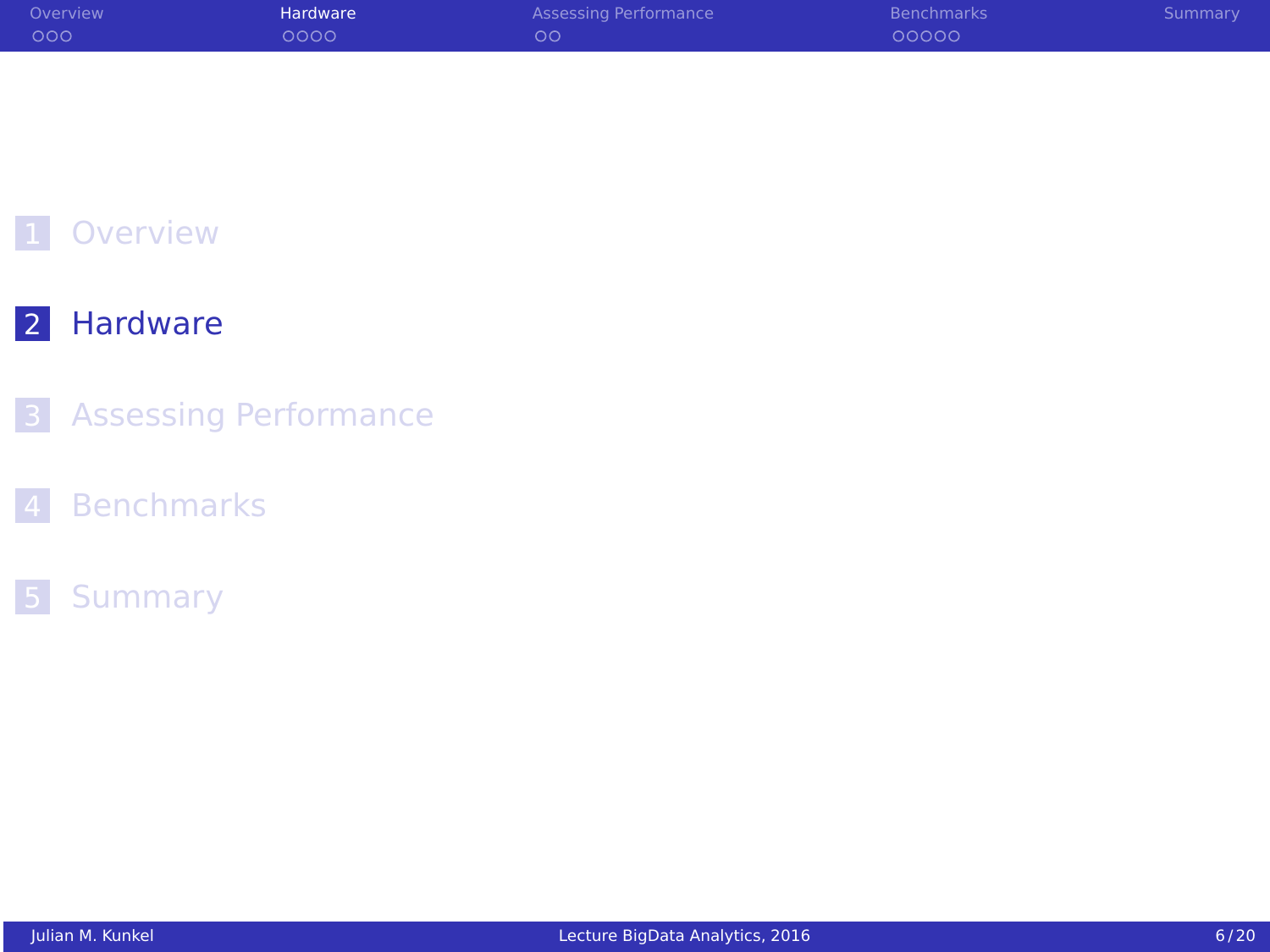| Overview | <b>Hardware</b> | Assessing Performance | <b>Benchmarks</b> | Summary |
|----------|-----------------|-----------------------|-------------------|---------|
| 000      | $\bullet$ 000   | ററ                    | 00000             |         |
|          |                 |                       |                   |         |

# BigData Cluster Characteristics

- Usually commodity components
- Cheap (on-board) interconnect, node-local storage
- Communication (bisection) bandwidth between different racks is low



Architecture of a typical BigData cluster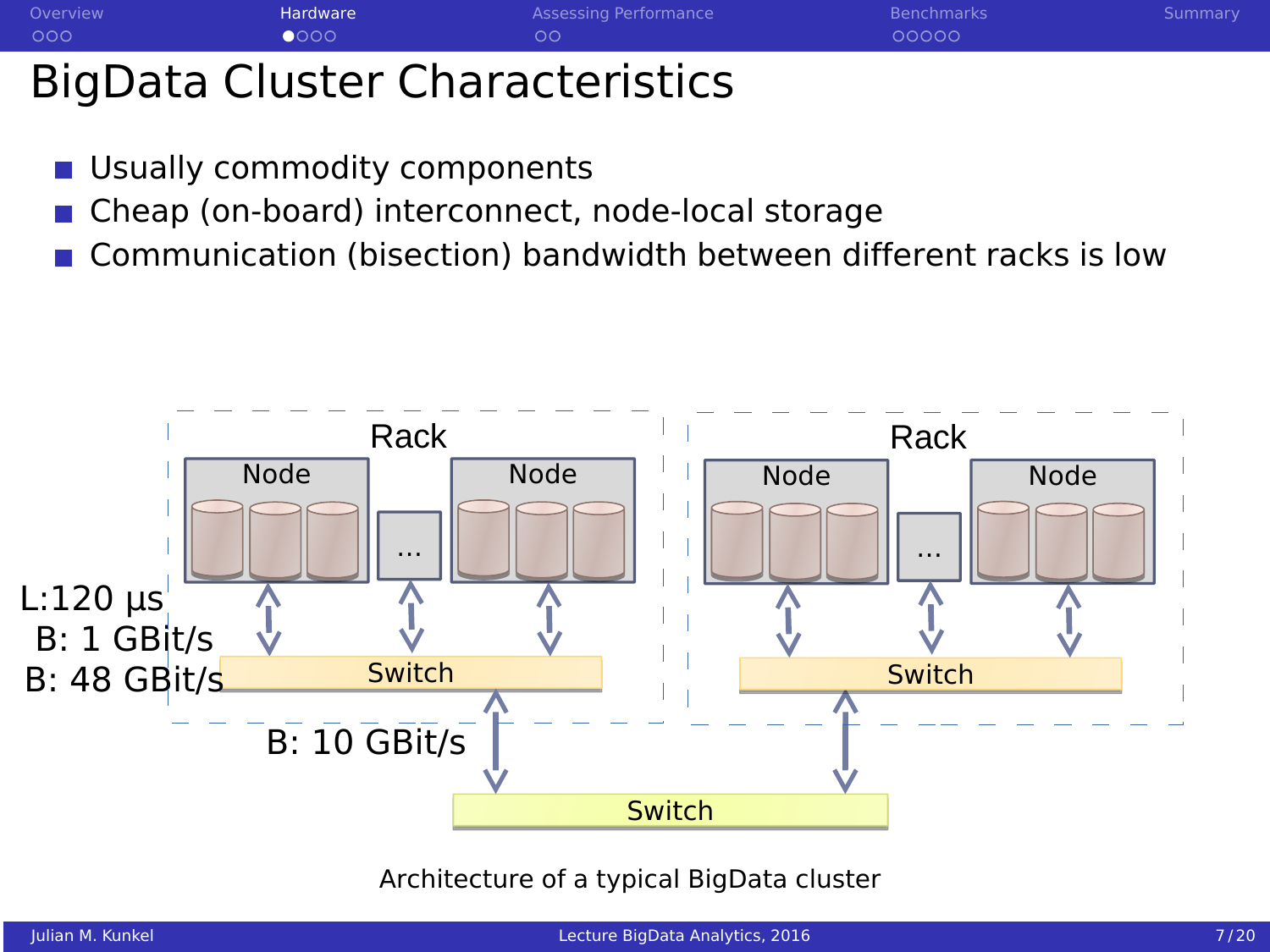[Overview](#page-2-0) Martin [Hardware](#page-5-0) [Assessing Performance](#page-10-0) [Benchmarks](#page-13-0) Benchmarks [Summary](#page-19-0)

## HPC Cluster Characteristics

- High-end components
- Extra fast interconnect, global/shared storage with dedicated servers
- Switches provide high (full) bisection bandwidth

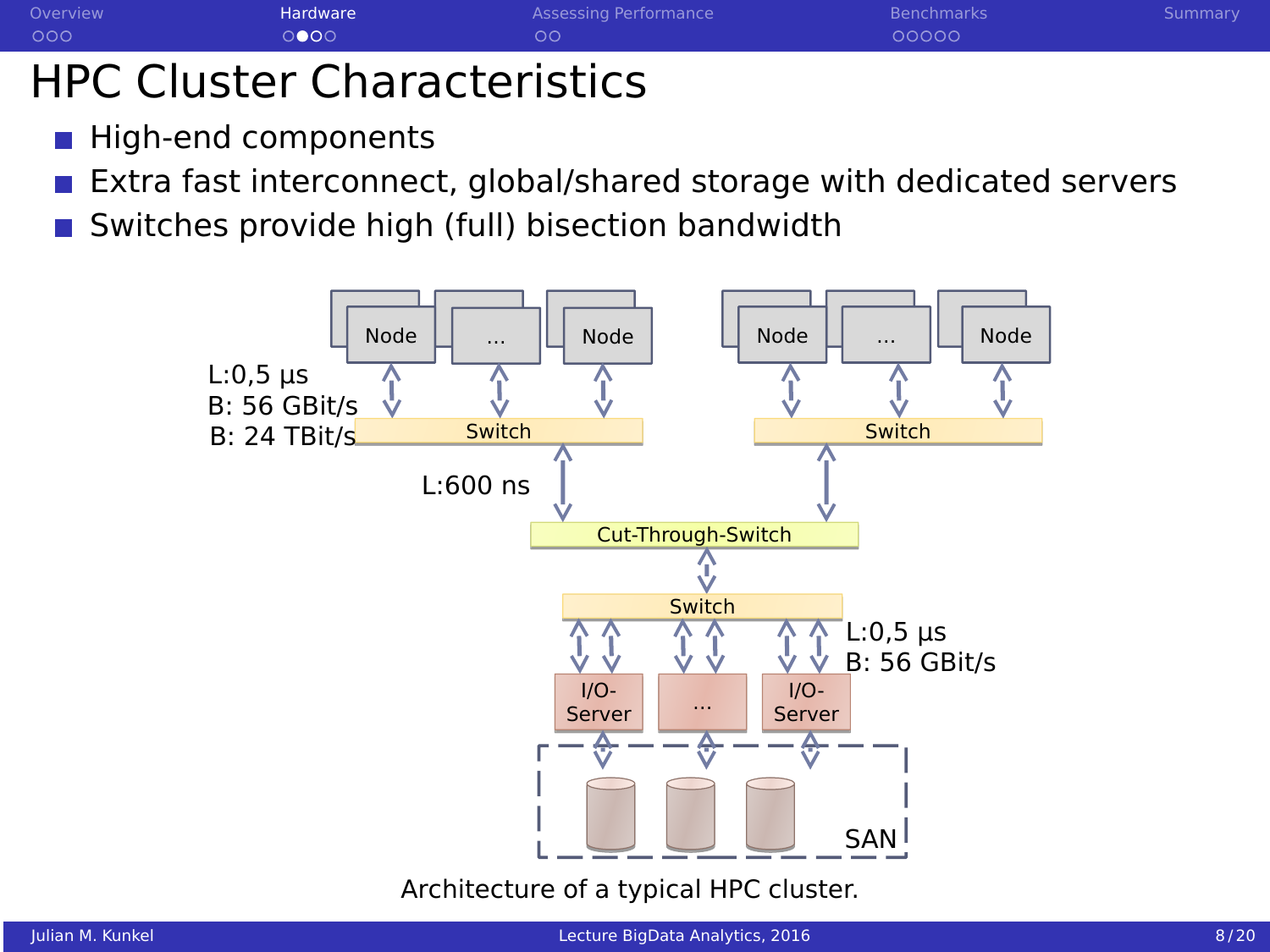

#### Computation

- $\blacksquare$  CPU performance (frequency  $\cdot$  cores  $\cdot$  sockets)
	- e.g., 2.5 GHz  $\cdot$  12 cores  $\cdot$  2 sockets = 60 Gcycles/s
	- $\blacksquare$  The number of cycles per operation depend on the instruction stream
- **Memory (throughput · channels); e.g., 25.6 GB/s per DDR4 DIMM**  $\cdot$ **3**

#### Communication via the network

- Throughput, e.g., 125 MiB/s with Gigabit Ethernet
- **Latency, e.g., 0.1 ms with Gigabit Ethernet**

#### Input/output devices

- **HDD** mechanical parts (head, rotation) lead to expensive seek
- $\Rightarrow$  Access data consecutively and not randomly
- $\Rightarrow$  Performance depends on the I/O granularity
	- e.g., 150 MiB/s with 10 MiB blocks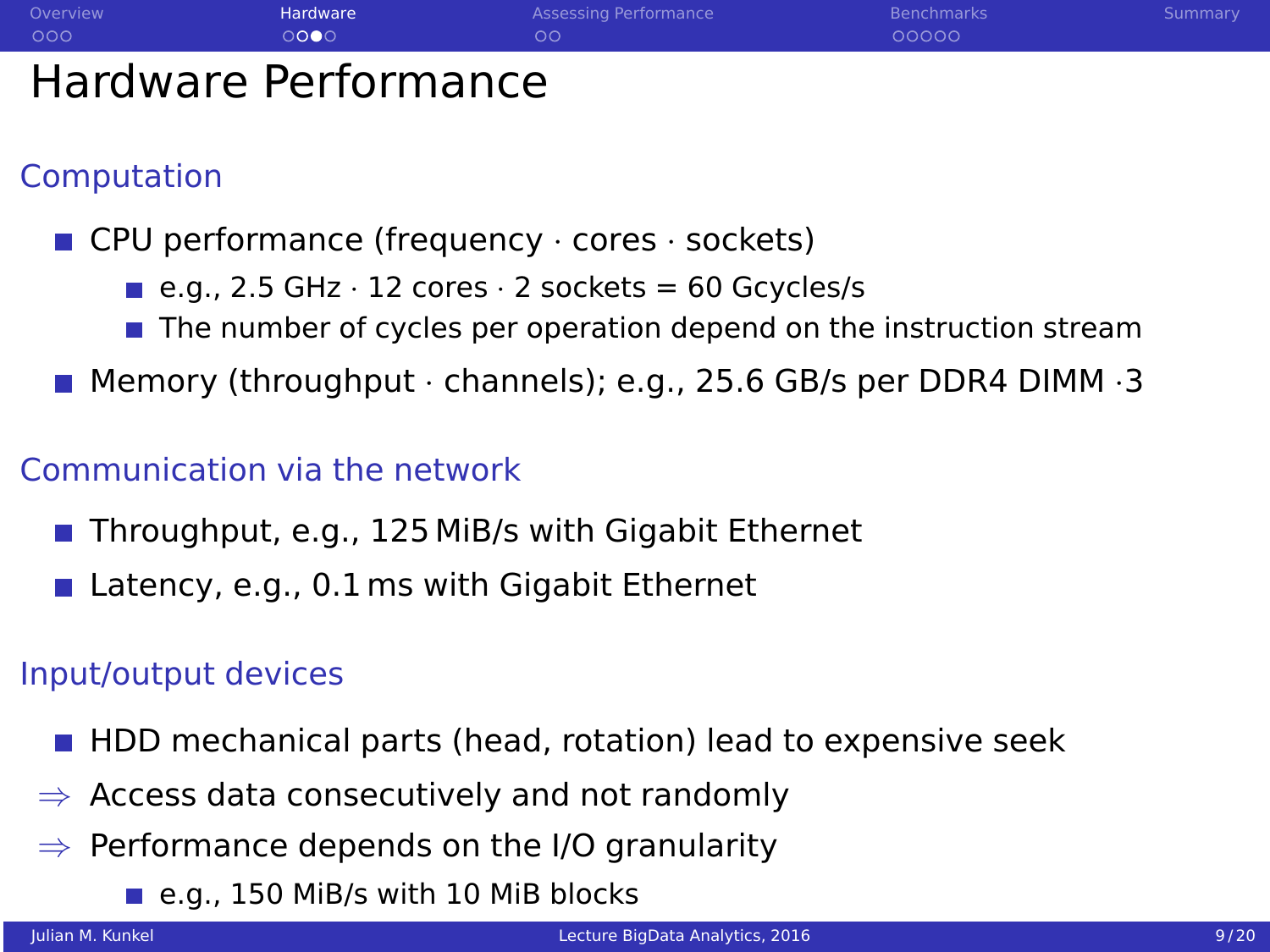

## Hardware-Aware Strategies for Software Solutions

- **Java is suboptimal: 1.2x 2x of cycles needed than in C**  $^1$
- **Utilize different hardware components concurrently** 
	- **Pipeline computation, I/O and communication**
	- At best hide two of them  $\Rightarrow$  3x speedup
	- Avoid barriers (waiting for the slowest component)
- Balance and distribute workload among all available servers
	- $\blacksquare$  Linear scalability is vital (and not the programming language)
	- Add 10x servers, achieve 10x performance
- $\blacksquare$  Avoid I/O, if possible (keep data in memory)
- **Avoid communication, if possible**
- Allow monitoring of components to see their utilization

## Examples for Pig/Hive

- Foreach, filter are node-local operations
- Sort, group, join need communication

<sup>&</sup>lt;sup>1</sup>This does not matter much compared to the other factors.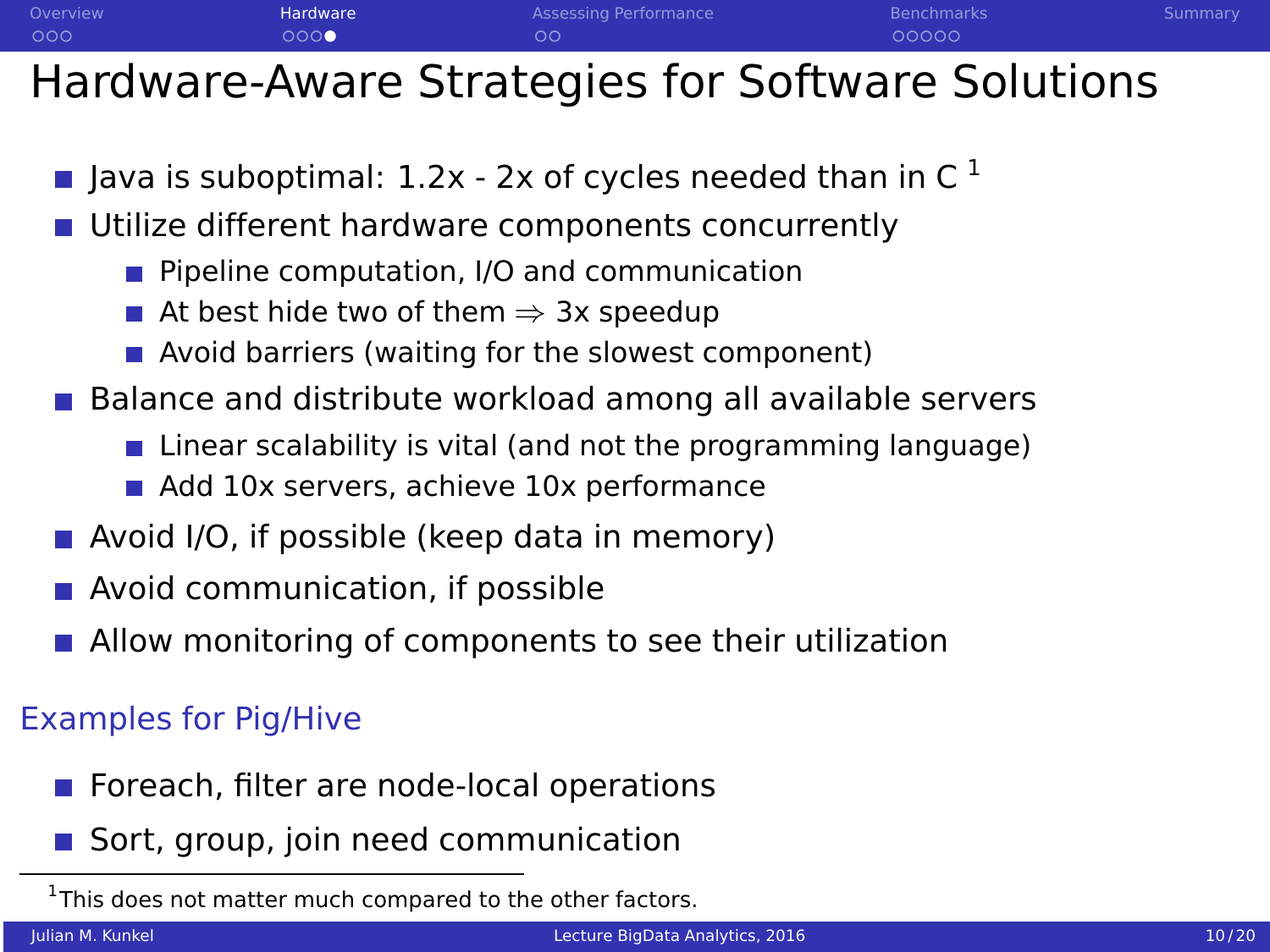<span id="page-10-0"></span>

| Overview | Hardware | <b>Assessing Performance</b> | <b>Benchmarks</b> | Summary |
|----------|----------|------------------------------|-------------------|---------|
| ಂಂ       | 0000     | $\circ$                      | 00000             |         |

#### [Hardware](#page-5-0)

#### [Assessing Performance](#page-10-0)

#### [Benchmarks](#page-13-0)

## [Summary](#page-19-0)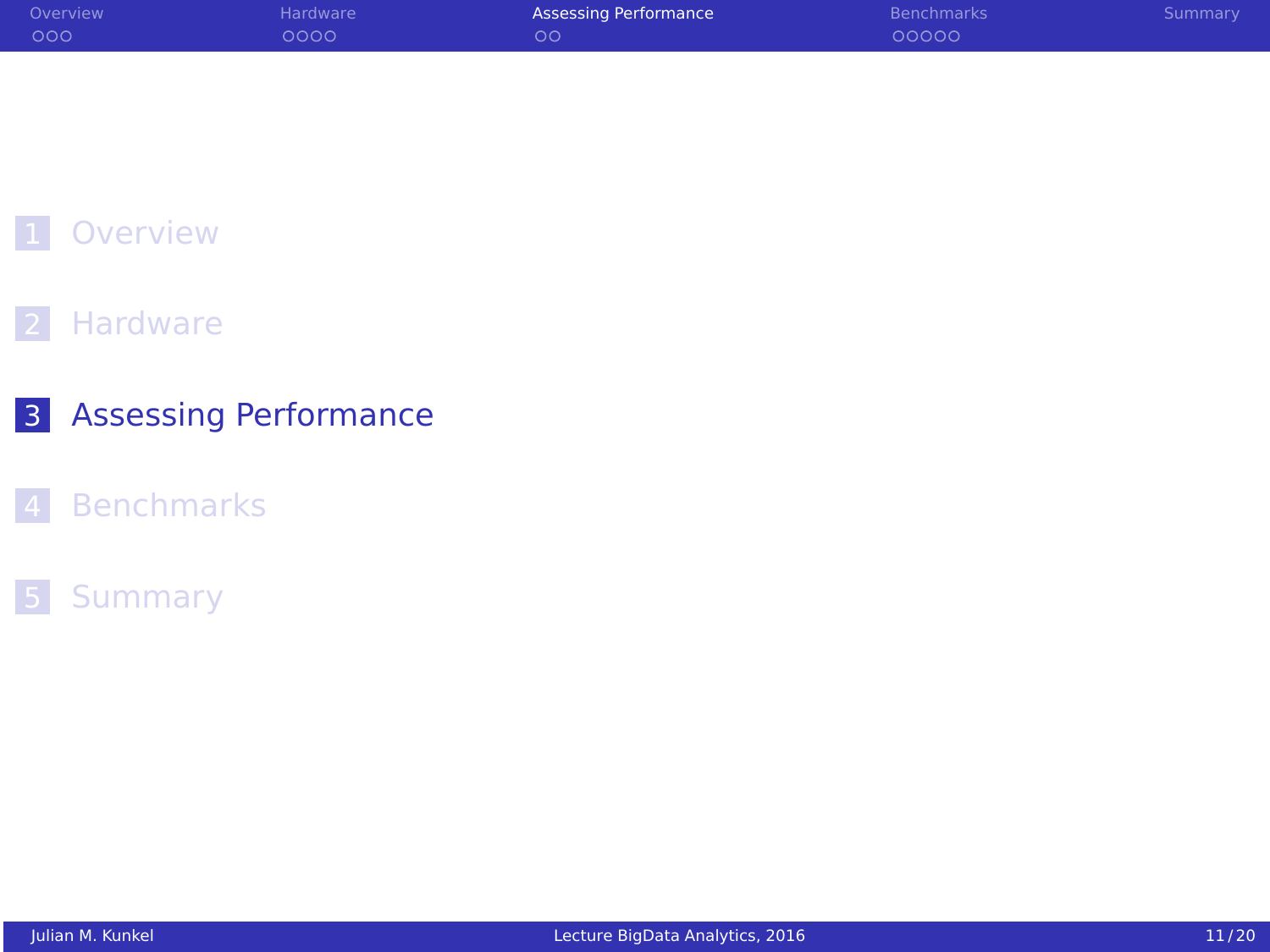## **Ouestion**

Is the observed performance acceptable?

#### Basic approach

Start with a simple model

- **1** Measure time for the execution of your workload
- 2 Quantify the workload with some metrics
	- **e.g., amount of tuples or data processed, computational operations needed**
	- e.g., you may use the statistis output for each Hadoop job
- $3$  Compute  $w_t$ , the workload you process per time
- 4 Compare  $w_t$  with your expectations of the system

Refine the model as needed, e.g., include details about intermediate steps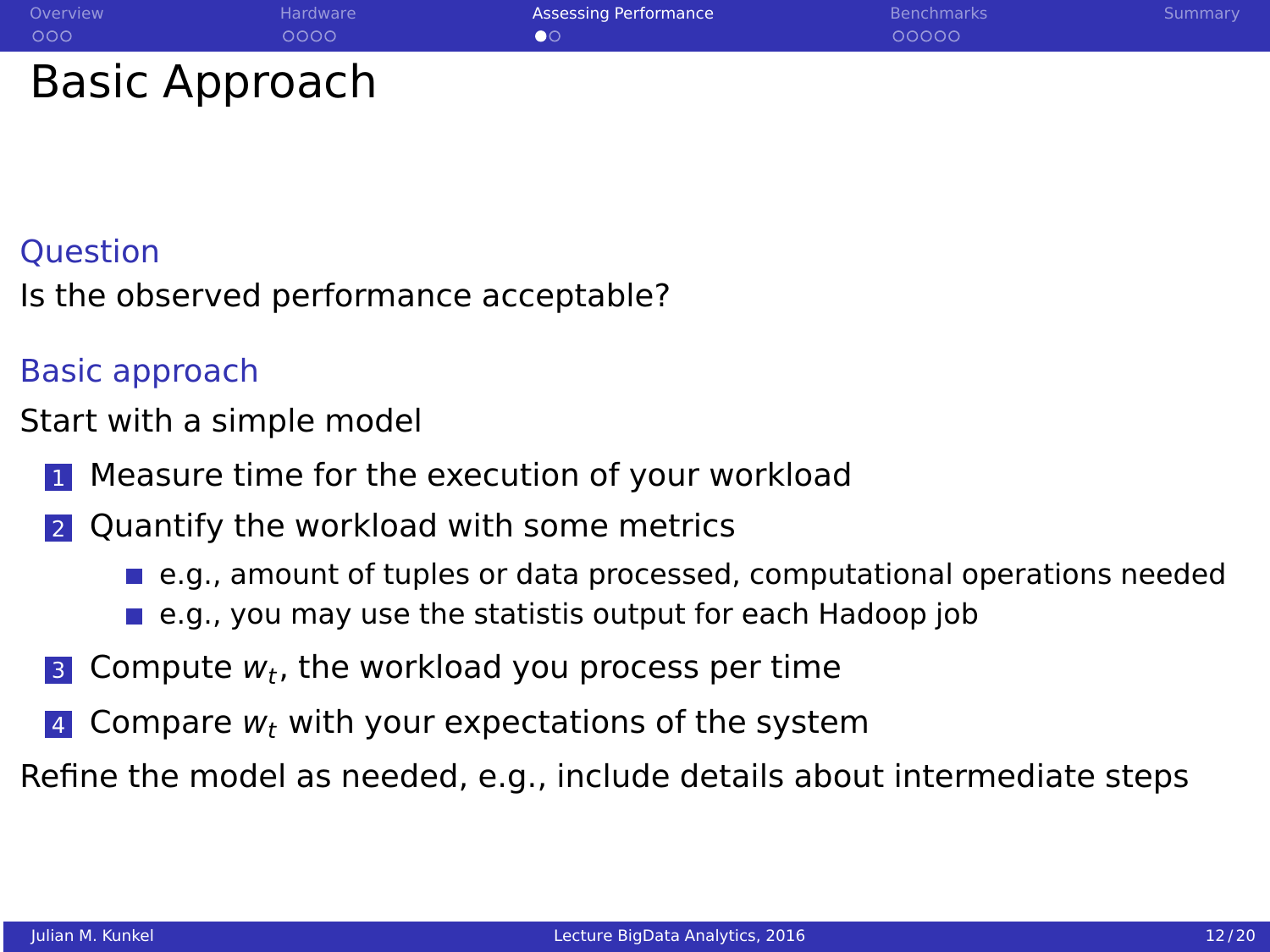

## Errors Increase Processing Time [11]

- Error probability  $E < 1$  increases the processing time  $\mathcal{L}_{\mathcal{A}}$
- A rerun of a job may fail again

Processing time with errors:  $\mathsf{P}'=(\mathsf{E}+\mathsf{E}^2+...)\cdot\mathsf{P}'=\mathsf{P}/(1-\mathsf{E})$ 



Processing time & error probability

With 50% chance of errors, twice the processing time

With 90% chance, 10x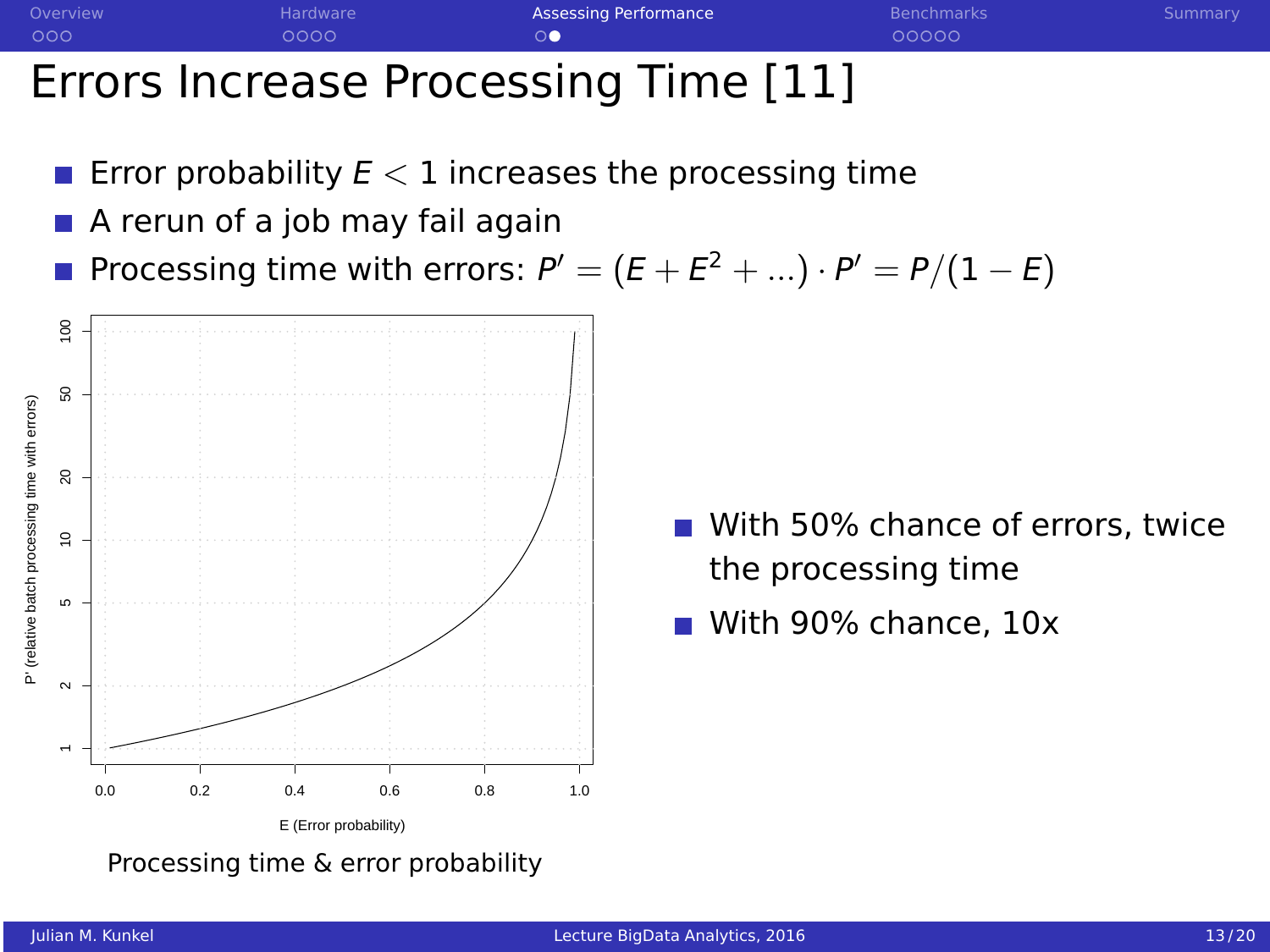<span id="page-13-0"></span>

| Overview | <b>Hardware</b> | Assessing Performance | <b>Benchmarks</b> | Summary |
|----------|-----------------|-----------------------|-------------------|---------|
| 000      | 0000            | $\circ$               | 00000             |         |

#### [Hardware](#page-5-0)

[Assessing Performance](#page-10-0)

#### [Benchmarks](#page-13-0)

## [Summary](#page-19-0)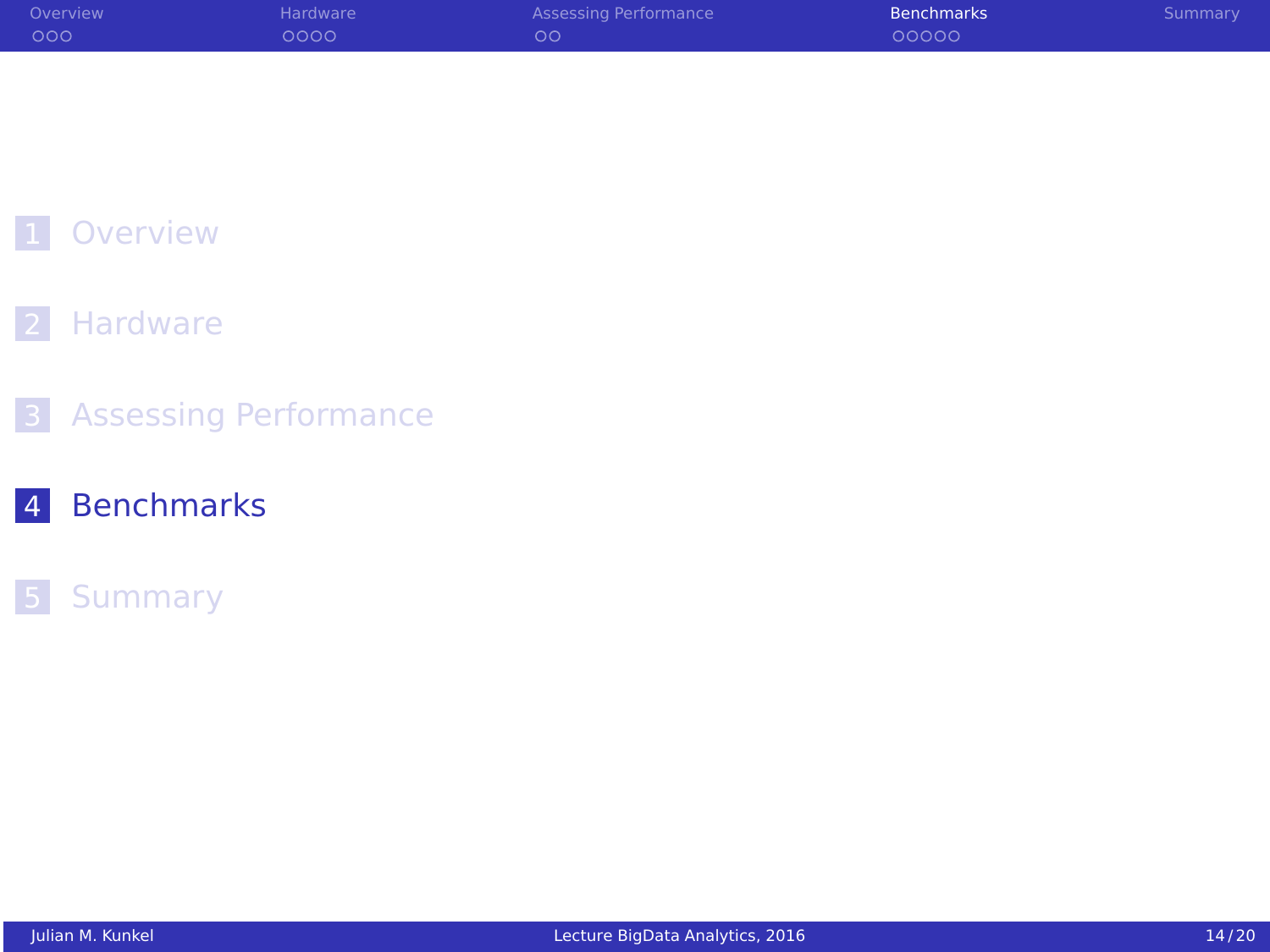

# Daytona GraySort

Sort at least 100 TB data in files into an output file

- Generates 500 TB of disk I/O and 200 TB network I/O [12]
- Drawback: Benchmark is not very compute intense
- Data record: 10 byte key, 90 byte data  $\mathcal{L}^{\text{max}}$
- Performance Metric: sort rate (TBs/minute)

| <b>Hadoop MR</b> | Spark             | Spark             |  |
|------------------|-------------------|-------------------|--|
| Record           | Record            | 1 PB              |  |
| 102.5 TB         | 100 TB            | 1000 TB           |  |
| 72 mins          | 23 mins           | 234 mins          |  |
| 2100             | 206               | 190               |  |
| 50400 physical   | 6592 virtualized  | 6080 virtualized  |  |
| 3150 GB/s        |                   | 570 GB/s          |  |
| (est.)           |                   |                   |  |
|                  |                   | No                |  |
|                  |                   |                   |  |
| dedicated data   | virtualized (EC2) | virtualized (EC2) |  |
| center, 10Gbps   | 10Gbps network    | 10Gbps network    |  |
| 1.42 TB/min      | 4.27 TB/min       | 4.27 TB/min       |  |
| $0.67$ GB/min    | 20.7 GB/min       | 22.5 GB/min       |  |
|                  | Yes               | 618 GB/s<br>Nes   |  |

Source: [12]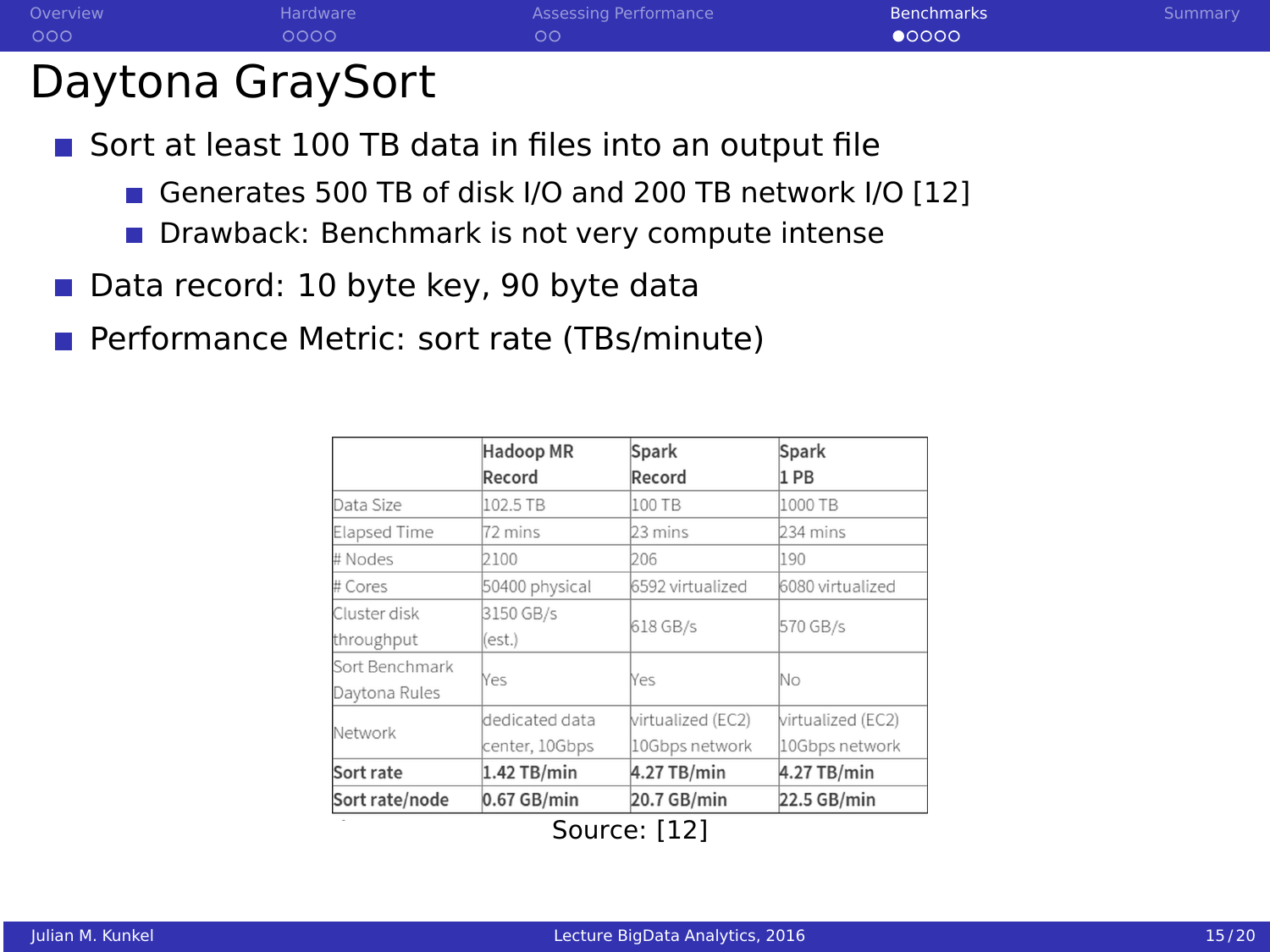| Overview | Hardware              | Assessing Performance | Benchmarks | Summary |
|----------|-----------------------|-----------------------|------------|---------|
| - റററ    | ററററ                  | ററ                    | 00000      |         |
|          | Assessing Performance |                       |            |         |

## Hadoop

- **102.5 TB in 4.328 seconds [13]**
- **Hardware: 2100 nodes, dual 2.3Ghz 6cores, 64 GB memory, 12 HDDs**
- Sort rate: 23.6 GB/s = 11 MB/s per Node  $\Rightarrow$  1 MB/s per HDD
- Clearly this is suboptimal!

#### Apache Spark (on disk)

- 100 TB in 1,406 seconds [13]
- **Hardware: 207 Amazon EC2, 2.5Ghz 32vCores, 244GB memory, 8 SSDs**
- Sort rate:  $71$  GB/s = 344 MB/s per node
- **Performance assessment** 
	- Network: 200 TB  $\Rightarrow$  687 MiB/s per node
		- Optimal: 1.15 GB/s per Node, but we cannot hide (all) communication
	- I/O: 500 TB  $\Rightarrow$  1.7 GB/s per node = 212 MB/s per SSD
	- Compute: 17 M records/s per node =  $0.5$  M/s per core = 4700 cycles/record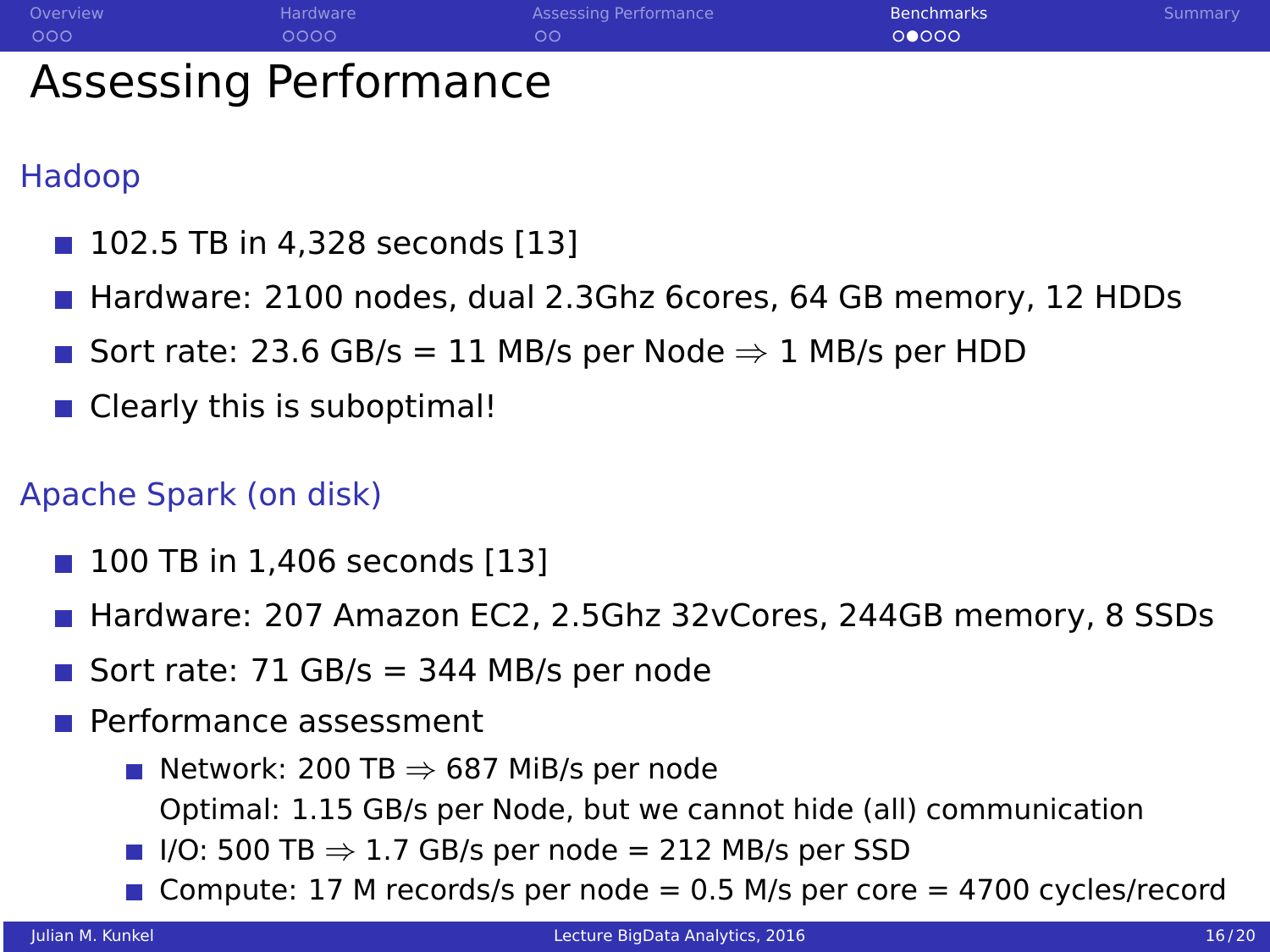[Overview](#page-2-0) Mardware [Hardware](#page-5-0) [Assessing Performance](#page-10-0) **[Benchmarks](#page-13-0) Su**mmary [Summary](#page-19-0)  $000$  $0000$  $00$  $00000$ 

# Executing the Optimal Algorithm on Given Hardware

## An Utopic Algorihm

Assume 200 nodes and random key distribution

- **1** Read input file once: 100 TB
- <sup>2</sup> Pipeline reading and start immediately to scatter data (key): 100 TB
- <sup>3</sup> Receiving node stores data in likely memory region: 500 GB/node Assume this can be pipelined with the receive
- 4 Output data to local files: 100 TB

## Estimating optimal runtime

Per node: 500 GByte of data; I/O: keep 1.7 GB/s per node

- **1** Read: 294s
- 2 Scatter data:  $434s \Rightarrow$  reading can be hidden
- <sup>3</sup> One read/write in memory (2 sockets, 3 channels): 6s
- 4 Write local file region: 294s
- Total runtime:  $434 + 294 = 728 \Rightarrow 8.2$  T/min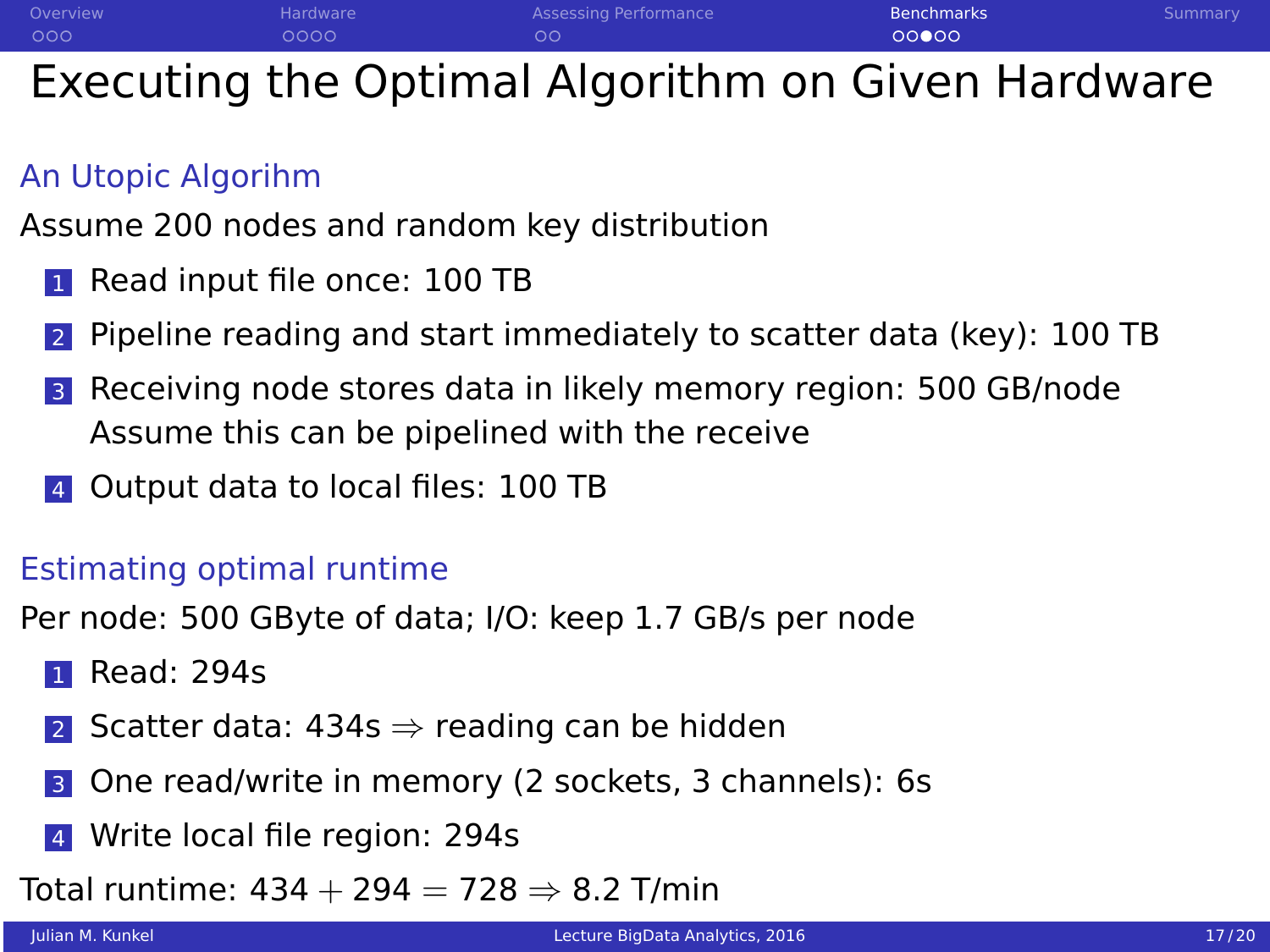

# In-Memory Computing

Aggregating 10 M integers with 1 thread

- Spark [14]: 160 MB/s, 500 cycles per operation<sup>2</sup>
- **Python (raw): 0.44s = 727 MB/s, 123 cycles per operation**
- Numpy:  $0.014s = 22.8$  GB/s, 4 cycles per operation



## Invoking external programming languages is even more expensive!

<sup>2</sup> But it can use multiple threads easily.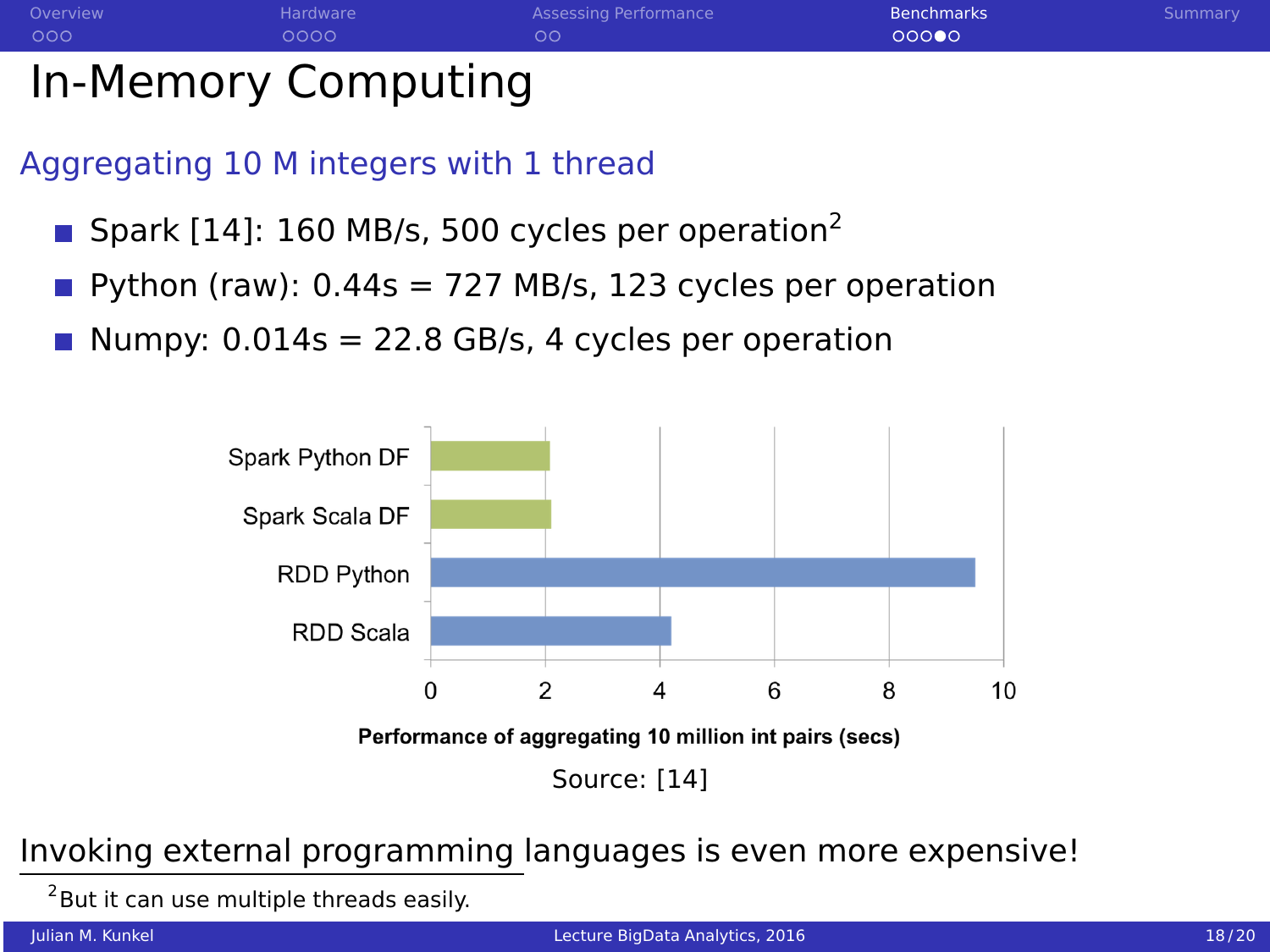

# Comparing Pig & Hive

Benchmark by IBM [16], similar to Apache Benchmark

- Tests several operations, data set increases 10x in size
	- Set 1: 772 KB, 2: 6.4 MB, 3: 63 MB, 4: 628 MB, 5: 6.2 GB, 6: 62 GB
- **5** data/compute nodes, configured to run 8 reduce and 11 map tasks

|            | Set 1 | $\operatorname{Set} 2$ | Set 3 | Set 4 | Set 5 | Set 6 |
|------------|-------|------------------------|-------|-------|-------|-------|
| Arithmetic | 32    | 36                     | 49    | 83    | 423   | 3900  |
| Filter 10% | 32    | 34                     | 44    | 66    | 295   | 2640  |
| Filter 90% | 33    | 32                     | 37    | 53    | 197   | 1657  |
| Group      | 49    | 53                     | 69    | 105   | 497   | 4394  |
| Join       | 49    | 50                     | 78    | 150   | 1045  | 10258 |

**Pig time**. Source: B. Jakobus (modified), "Table 1: Averaged performance" [16]

|            | Set 1 | Set 2 | Set 3 | Set 4 | Set 5 | Set 6                    |
|------------|-------|-------|-------|-------|-------|--------------------------|
| Arithmetic | 32    | 37.   | 72    | 300   | 2633  | 27821                    |
| Filter 10% | 32    | 53.   | 59    | 209   | 1672  | 18222                    |
| Filter 90% | 31    | 32.   | 36    | 69    | 331   | 3320                     |
| Group      | 48    | 47.   | 46    | 53    | 141   | 1233.                    |
| Join       | 48    | 56.   | $10-$ | 517   | 4388  | ٠                        |
| Distinct   | 48    | 53.   | 72    | 109   |       | $\overline{\phantom{0}}$ |

**Hive time**. Source: B. Jakobus (modified), "Table 2: Averaged performance" [16]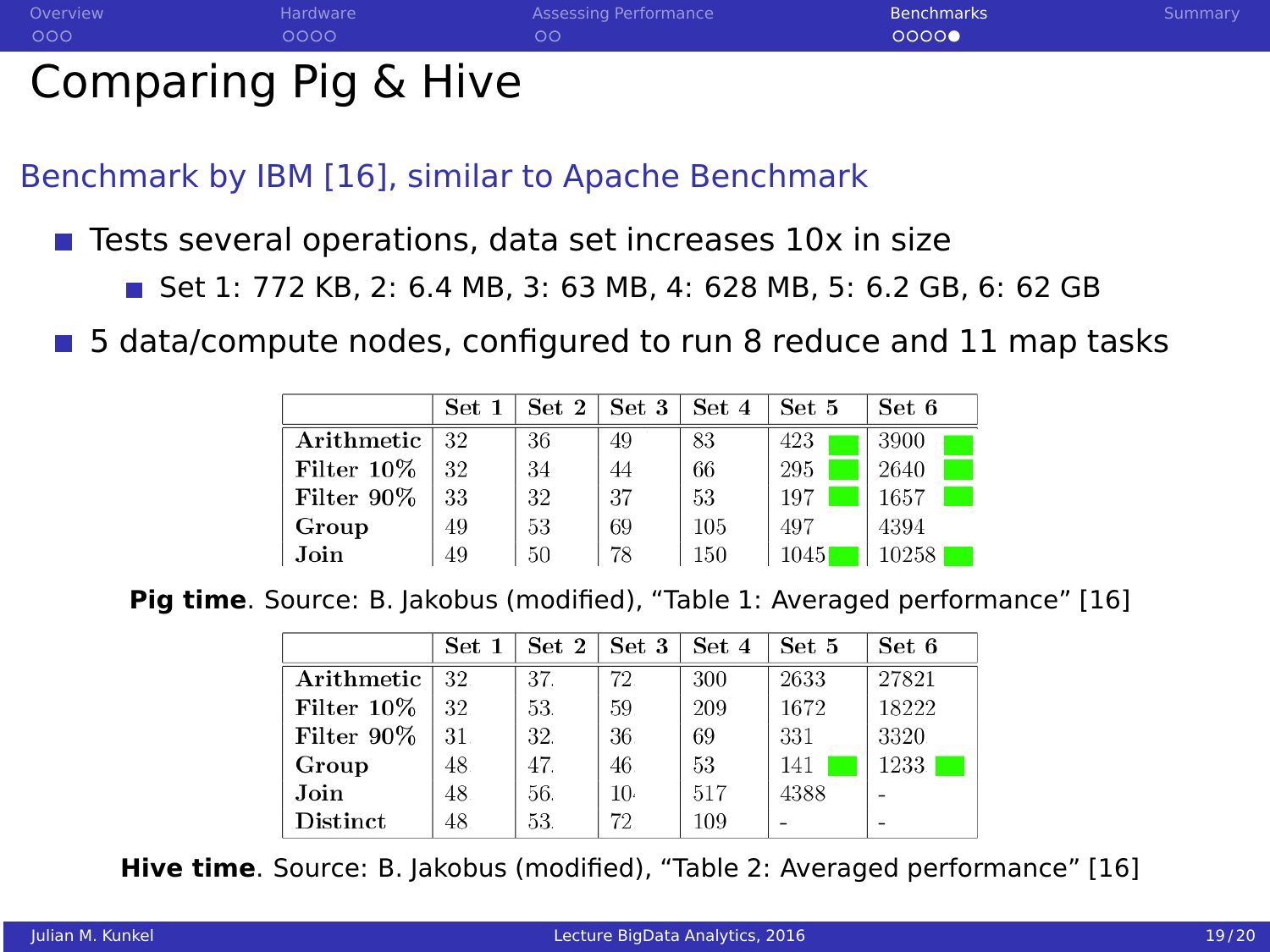<span id="page-19-0"></span>

| Overview | Hardware | Assessing Performance | <b>Benchmarks</b> | Summary |
|----------|----------|-----------------------|-------------------|---------|
| 000      | 0000     | nc                    | 00000             |         |
| Summary  |          |                       |                   |         |

- Goal (user-perspective): optimize the time-to-solution
- Runtime of queries/scripts is the main contributor
- Compute in big data clusters is usually overdimensioned
- Understanding a few hw throughputs helps assessing performance
- Linear scalability of the architecture is the crucial performance factor
- **Basic performance analysis** 
	- Estimate the workload
	- 2 Compute the workload throughput per node
	- **3** Compare with hardware capabilities
- **E** Frror model predicts runtime if jobs must be restarted
- GreySort with Spark utilizes I/O, communication well
- Computation even with Spark is much slower than Python
- Different big data solutions exhibit different performance behaviors